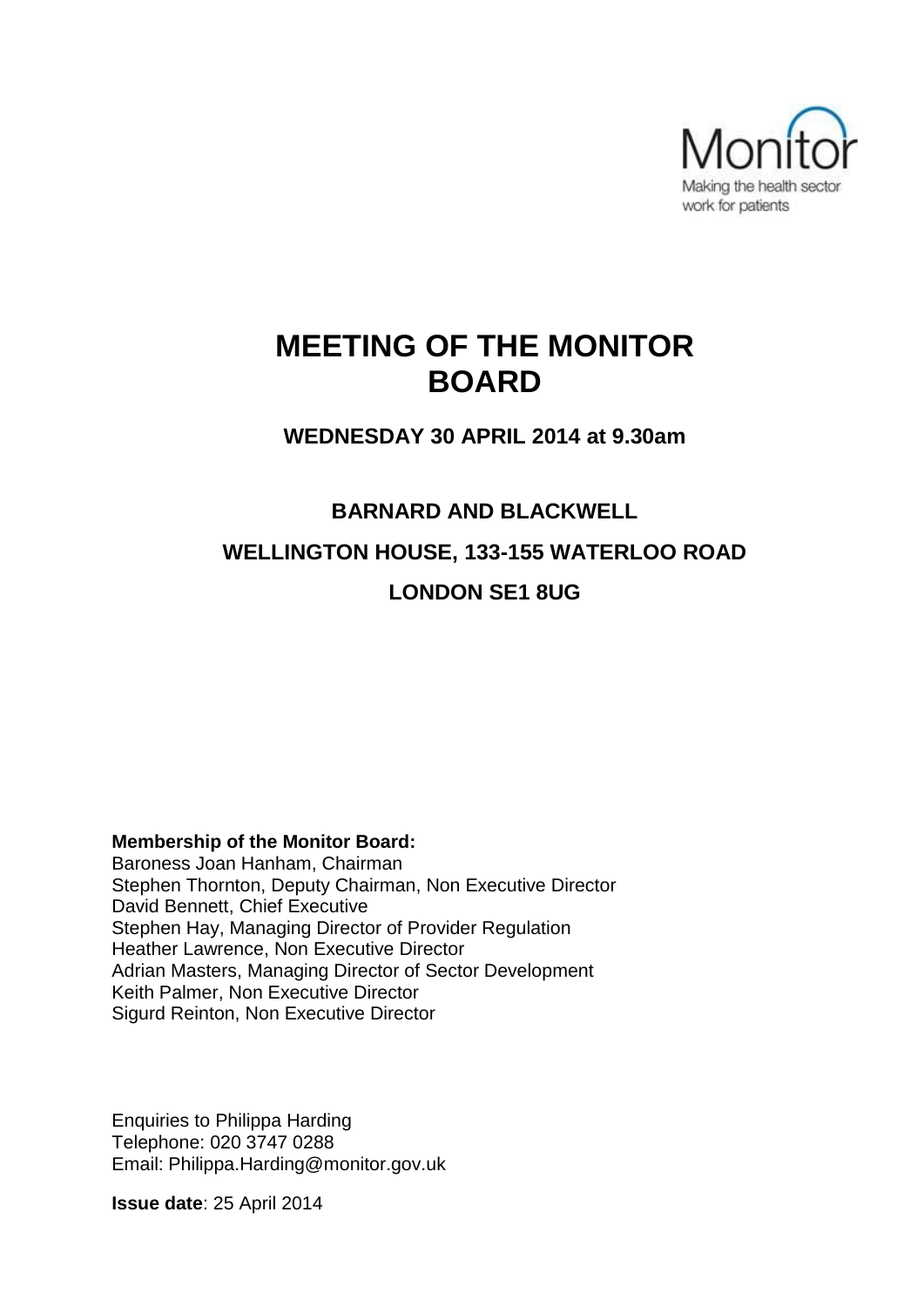## **PUBLIC SESSION**

|                | <b>Approx</b><br>timing |                                                                                                                                                                                                   | <b>Presenter</b>        | <b>Reason</b>          | Paper ref   |
|----------------|-------------------------|---------------------------------------------------------------------------------------------------------------------------------------------------------------------------------------------------|-------------------------|------------------------|-------------|
| 1 <sub>1</sub> | 9.30                    | <b>Welcome and Apologies</b>                                                                                                                                                                      |                         |                        | (oral item) |
| 2.             |                         | <b>Declarations of interest</b>                                                                                                                                                                   |                         |                        | (oral item) |
| 3.             | 9.35                    | Minutes and matters arising from the<br>meetings held on 26 March 2014<br>(attached)                                                                                                              | Joan<br>Hanham          | Decision               | BM/14/36    |
| 4.             | 9.40                    | <b>Co-operation and Competition Update</b><br>(attached)                                                                                                                                          | Catherine<br>Davies     | Information            | BM/14/37    |
| 5.             | 9.55                    | <b>Provider Appraisal Update</b><br>(attached)                                                                                                                                                    | Miranda<br>Carter       | Information            | BM/14/38    |
| 6.             | 10.10                   | <b>Executive Report</b><br>(attached)                                                                                                                                                             | David<br><b>Bennett</b> | Information            | BM/14/39    |
| 7.             | 10.35                   | <b>How Monitor handles complaints</b><br>(attached)                                                                                                                                               | Tom<br>Grimes           | Information            | BM/14/40    |
| 8.             | 10.55                   | <b>Remuneration Committee Report</b><br>(attached)                                                                                                                                                | Stephen<br>Thornton     | Information            | BM/14/41    |
| 9              | 11.05                   | <b>Governance Review</b><br>(attached)                                                                                                                                                            | Philippa<br>Harding     | Decision               | BM/14/42    |
| 10.            | 11.25                   | Questions and comments from the<br>public                                                                                                                                                         | Joan<br>Hanham          | Discussion (oral item) |             |
|                |                         | The Chairman will invite questions and<br>comments on the issues discussed by<br>the Board from members of the press<br>and public.                                                               |                         |                        |             |
| 11.            | 11.40                   | <b>PRIVATE SESSION - RESOLUTION</b><br>The Chairman will move to request the<br>Board to pass the following resolution<br>and move into private session to<br>consider private items of business: | Joan<br>Hanham          | Decision               | (oral item) |
|                |                         | "that representatives of the press and<br>other members of the public be<br>excluded from the remainder of this<br>meeting having regard to the                                                   |                         |                        |             |

**confidential nature of the business to**